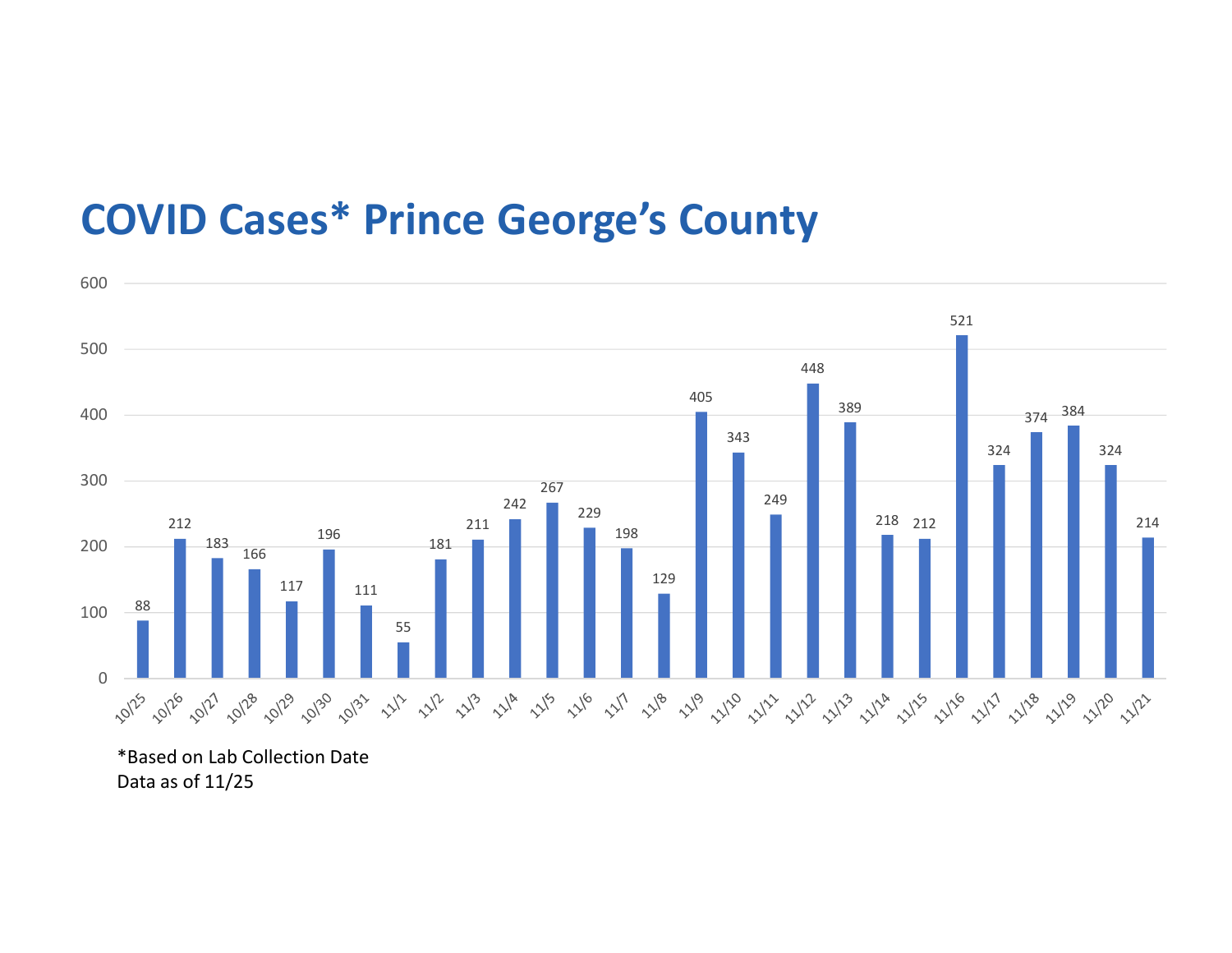## COVID Average Daily Case Rate\* (last 14 days)

Prince George's County Average New Cases per 100,000 population



\*Based on Lab Collection Date Data as of 11/25